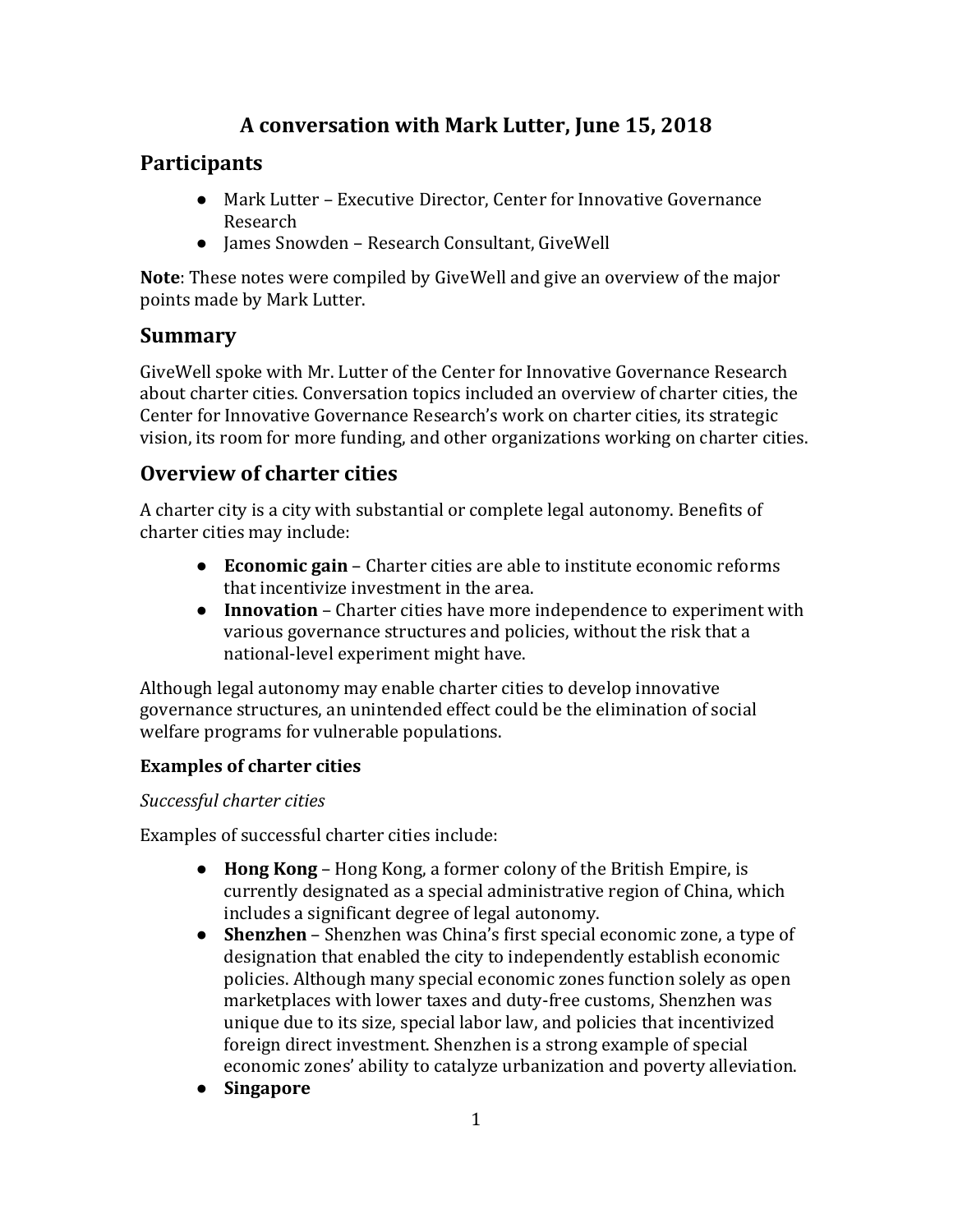#### ● **Dubai**

#### *Unsuccessful charter cities*

Paul Romer, an economist and prominent advocate of charter cities, had opportunities to establish charter cities in Madagascar and Honduras. However, both ventures were unsuccessful due to political obstacles, leading to a decline in public interest for charter cities.

Many projects attempting to create new cities do not succeed, although these new cities are often not provided with significant legal autonomy.

#### **Tractability of creating charter cities**

As the United States and Europe withdraw from positions of global dominance and power, other nations are experiencing more freedom to explore new governance structures, such as charter cities. For example, in recent years, Kazakhstan granted a city autonomy in commercial law, China permitted an independent company to manage its Belt and Road Initiative, and notable politicians such as Gordon Brown and Viktor Orbán expressed support for refugee cities (semi-autonomous settlements that provide displaced peoples with meaningful work and reduce the incentive to migrate). The Center for Innovative Governance Research is working with an African country to pass charter city legislation.

## **The Center for Innovative Governance Research's work on charter cities**

### **Organizational background**

In October to November of 2017, Mark Lutter began working as a full-time employee of the Center for Innovative Governance Research, which was formally launched in March of 2018. The organization's goal is to develop the economies of low-income and middle-income countries by advocating for the creation of charter cities and special economic zones. Mr. Lutter believes that projects granting cities increased autonomy are likely to occur but that his organization could accelerate the process by approximately five years.

#### **Core activities**

#### *Research*

The Center for Innovative Governance Research will conduct foundational research that provides economic, legal, and philosophical support for the creation of charter cities. It is also interested in research with a larger short-term impact. For example, it may wish to conduct research that establishes a positive correlation between land value and ranking on the World Bank's ease of doing business index, which could encourage charter city projects to focus more on improving governance. If these projects are successful, they may also have a broader influence on the creation of new charter cities.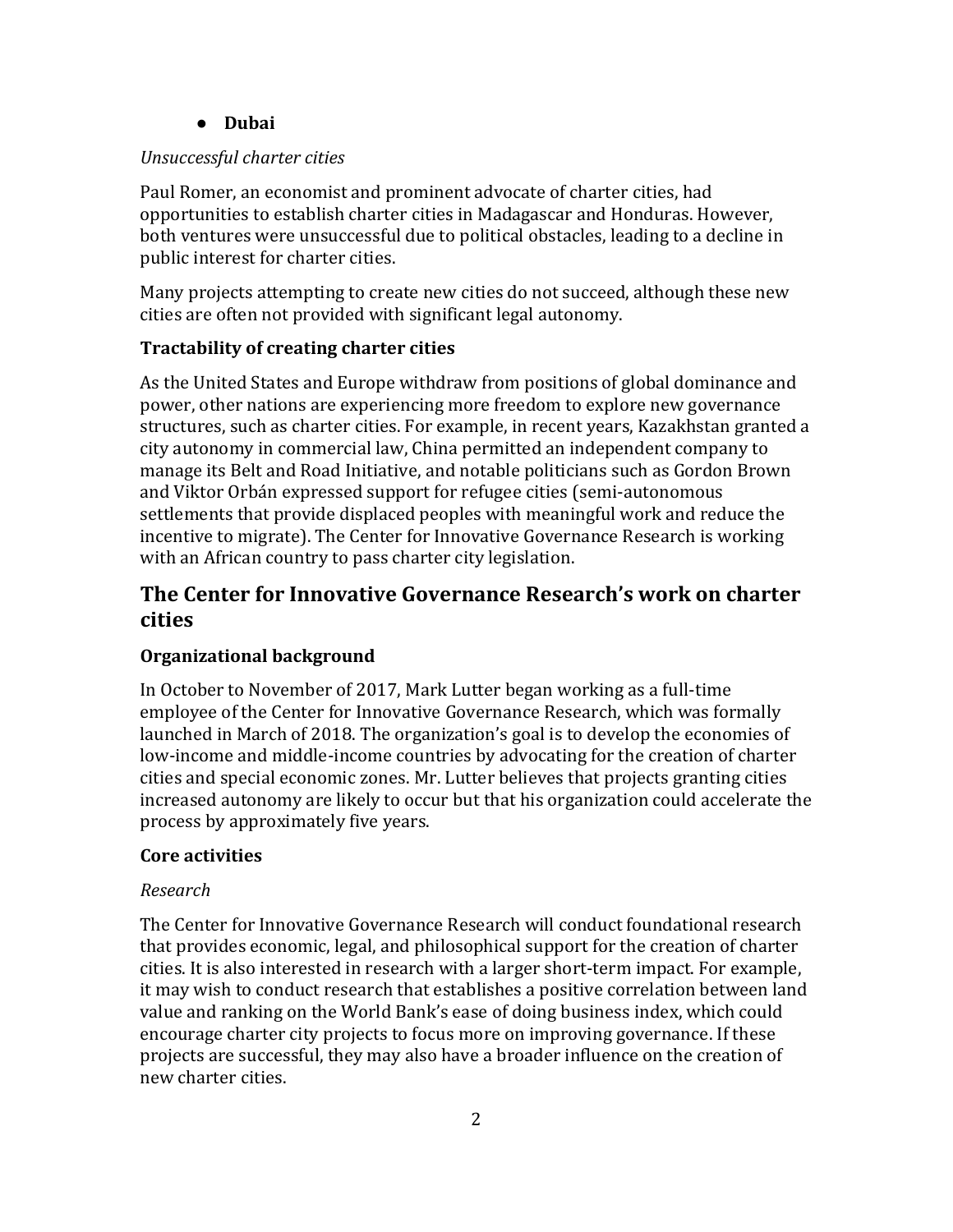In addition to publishing both academic papers and publicly accessible content, the Center for Innovative Governance Research hopes to broaden the network of scholars interested in charter cities by providing mentorship and training to promising economics researchers.

#### *Events*

One of the core goals of the Center for Innovative Governance Research is to build a conducive environment for creating charter cities. It plans to achieve this goal by hosting regional conferences during which various stakeholders are able to discuss the concept and practical implementation of charter cities. Stakeholders might include:

- **Professionals from the technology industry** A significant portion of startup founders are interested in the idea of autonomous cities.
- **Development economists** Discussing charter cities is not particularly advantageous for the careers of development economists, although they are generally receptive to the idea.
- **Humanitarians**  Humanitarians in Europe are considering strategies to address the large influx of refugees in the continent, one of which could be the creation of refugee cities in North Africa or the Middle East.
- **Real estate developers**  There are dozens of new city projects around the world that can benefit from governance improvements in their territory.
- **Investors** Charter cities require substantial investments, so it is necessary to include investing institutions in the charter cities discussion.

#### *Collaboration*

The Center for Innovative Governance Research is working with one new city project and the host country to pass charter city legislation. It has two projects in the pipeline that Mr. Lutter thinks are promising. Its model is to first identify promising collaborators (new city projects, entrepreneurs, or governments) and work with them to overcome the relevant obstacles for charter cities.

### **Strategic vision**

### **Immediate plans**

Mr. Lutter will be visiting Africa in December to meet with the Vice President and Minister of Trade and Commerce of a country to initiate a discussion about charter city legislation.

#### **Short-term goals**

Within one year, the Center for Innovative Governance Research hopes to sign memoranda of understanding with three countries and to host conferences in Africa and the United States. It estimates the likelihood of a head of state attending the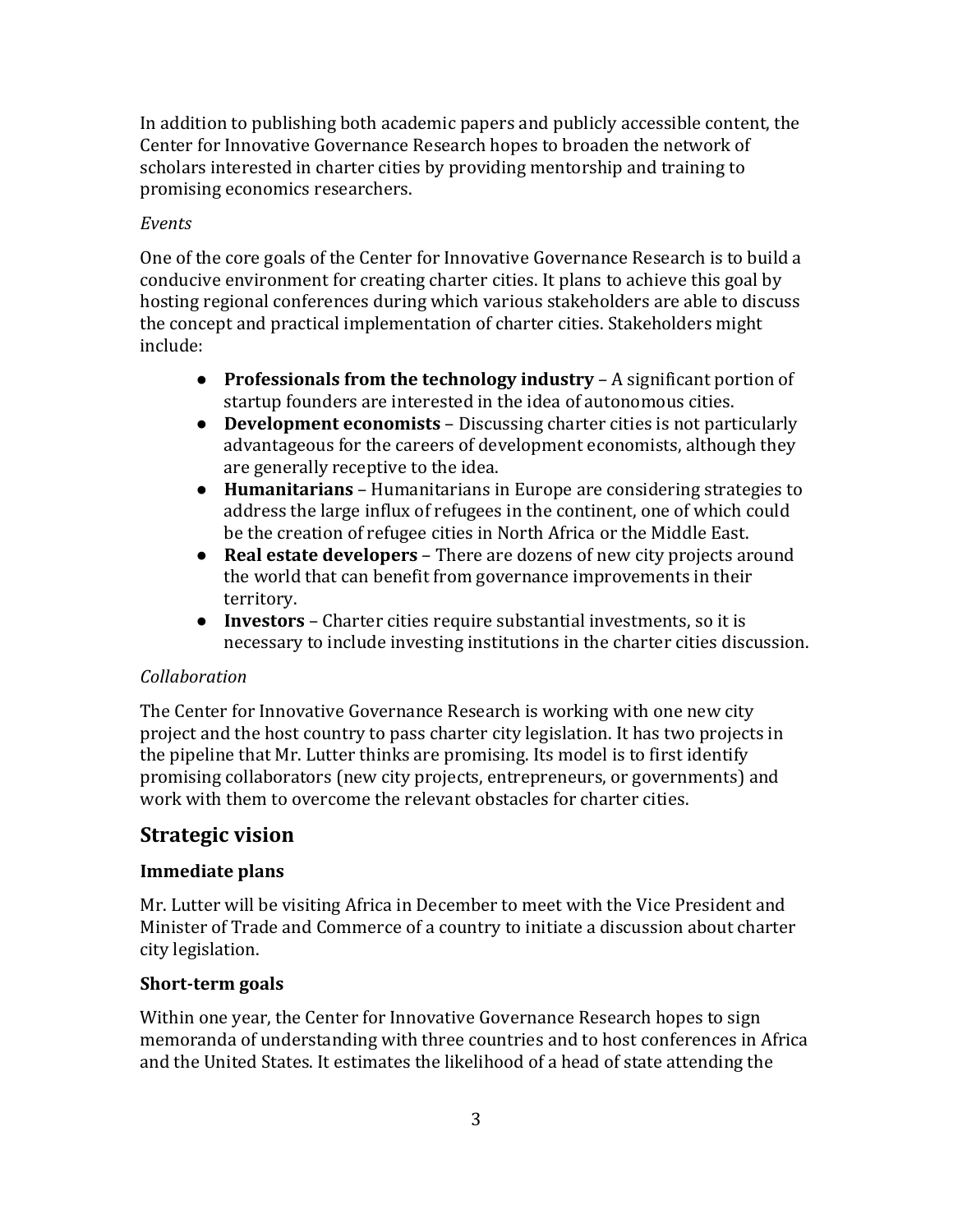Africa conference at 50%. Hosting a conference in Latin America or Europe may require closer to two years.

The organization also hopes to begin hiring researchers shortly. It plans to make a public job listing in January for the position.

### **Long-term goals**

Within three to four years, the Center for Innovative Governance Research hopes to be hosting conferences in every continent, with heads of state as keynote speakers. It would also like to have been involved in incubating five to ten projects by this time. Projects would likely be large real estate initiatives, such as the building of satellite cities, and could be incubated through various methods, including:

- **Private investment** Private investors could write letters of intent promising funding to large real estate projects, contingent on an agreement with government that the project have legal autonomy. Depending on how land ownership is structured in the targeted country, a letter of intent may also request land for the project.
- **Government-based funding** Individual governments or a coalition of national governments could actively develop and fund autonomous city projects. Examples of this type of project include Dubai, Singapore, and the currently ongoing NEOM project—a \$500 billion initiative to create a charter city in Saudi Arabia. Government-based funding might also be used for projects such as refugee cities.

Projects could also include influencing existing real estate projects to feature stronger governance policy.

### *Potential areas for new charter cities*

Areas that the Center for Innovative Governance Research would be potentially interested in for projects include:

- **Sub-Saharan Africa** Projects in sub-Saharan Africa would likely focus on increasing manufacturing jobs.
- **North Africa** Projects in North Africa could include refugee cities or economic incentives that increase service sector jobs.
- **Latin America** Mr. Lutter is currently determining what types of projects could benefit Latin America, a region mostly composed of middle-income countries.
- **Asia** Asia is a large and diverse region with many types of opportunities for projects.

# **Room for more funding**

Many organizations working on charter cities have failed due to lack of funding. Mr. Lutter believes charter cities are substantially underfunded compared to other focus areas of effective altruism. One advantage of charter cities as a poverty alleviation